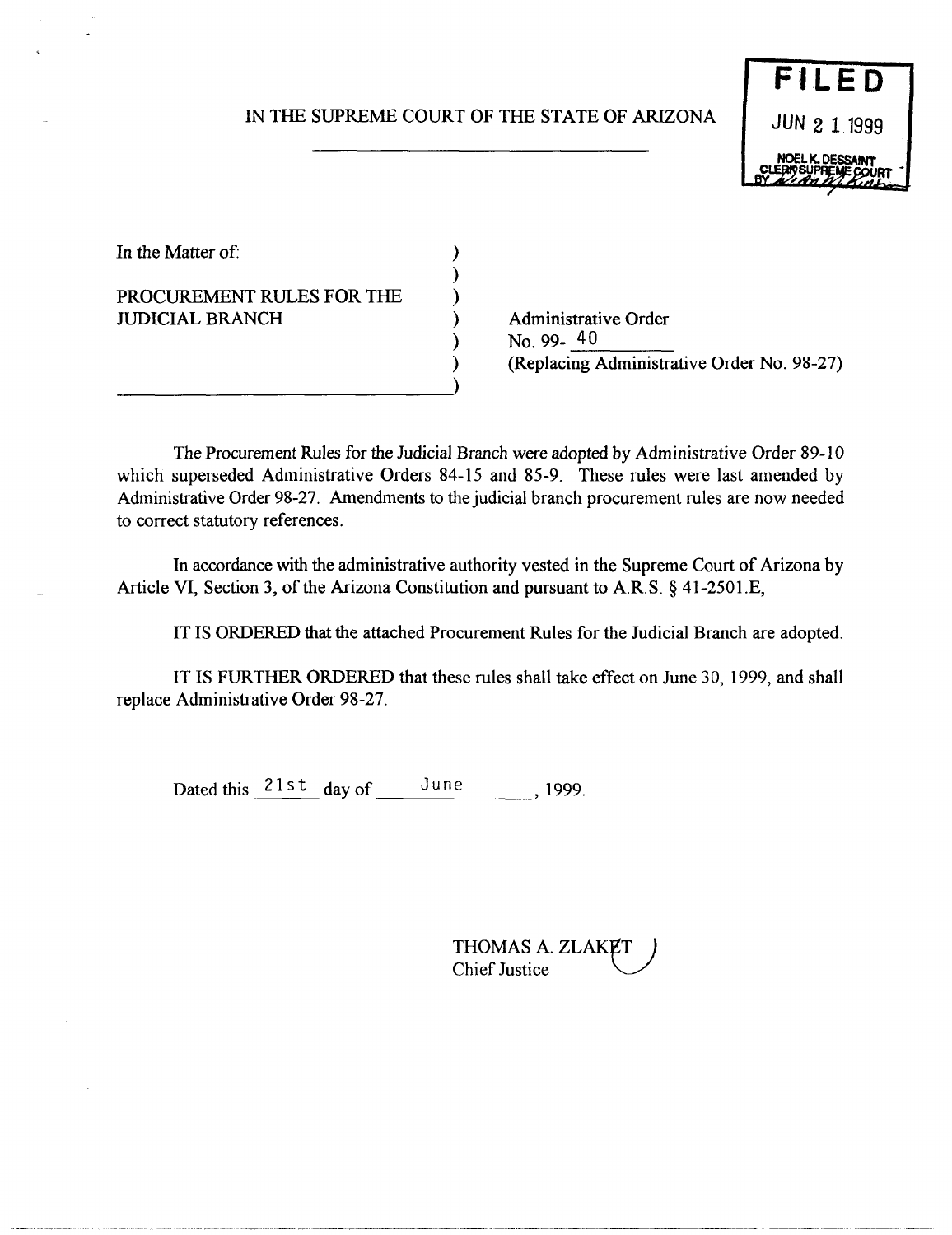## PROCUREMENT RULES FOR THE JUDICIAL BRANCH

## Purpose:

- 1. The purposes of these rules are to:
	- 1.1 Establish a procurement policy for the Judicial Branch.
	- 1.2 Allow for the continued development of procurement policies and practices for the Arizona Judicial Branch.
	- 1.3 Make as consistent as possible the procurement policies and practices among the various courts operating under this policy.
	- 1.4 Provide for public confidence in the procedures followed in public procurement and safeguards for the maintenance of a judicial branch procurement system of quality and integrity.
	- 1.5 Provide for the fair and equitable treatment of all persons who deal with the procurement system of the Arizona Judicial Branch.
	- 1.6 Provide economies, where possible, in Judicial Branch procurement activities and maximize to the fullest extent practicable the purchasing value of public monies of the State.
	- 1.7 Foster effective competition within the free enterprise system regarding Judicial Branch procurement requirements.
	- 1.8 Obtain in a cost effective and responsive manner the materials, services and construction required by the Arizona Judicial Branch in order to better serve the State's residents and businesses and to allow for the timely implementation of judicial department responsibilities.

## Application and Exceptions:

- 2. These rules apply to the Arizona Supreme Court, the Arizona Courts of Appeals, the Commission on Judicial Conduct, and the Commissions on Appellate and Trial Court Appointments. As used in these rules, the term "Judicial Branch Unit" means any of the above-named courts and commissions.
- 3. These Rules apply to the Arizona Superior Court, the Justice of the Peace Courts, and the Municipal Courts if adopted by the Presiding Judge of the Superior Court in the county. As used in these rules, the term "Judicial Branch Unit" means any of the above-named courts if adopted by the Presiding Judge of the Superior Court in the county for that court.

If these Rules are not adopted. the Presiding Judge of the Superior Court, shall have forwarded to the Administrative Office of the Courts a copy of the county or city procurement rules/policies/procedures under which each court in the county will operate. The county or city procurement rules/policies/procedures on file with the administrative office should be substantially equivalent to the State procurement rules or these policies and procedures, and shall be kept current at all times.

4. These rules apply to every procurement requiring expenditure of public monies except: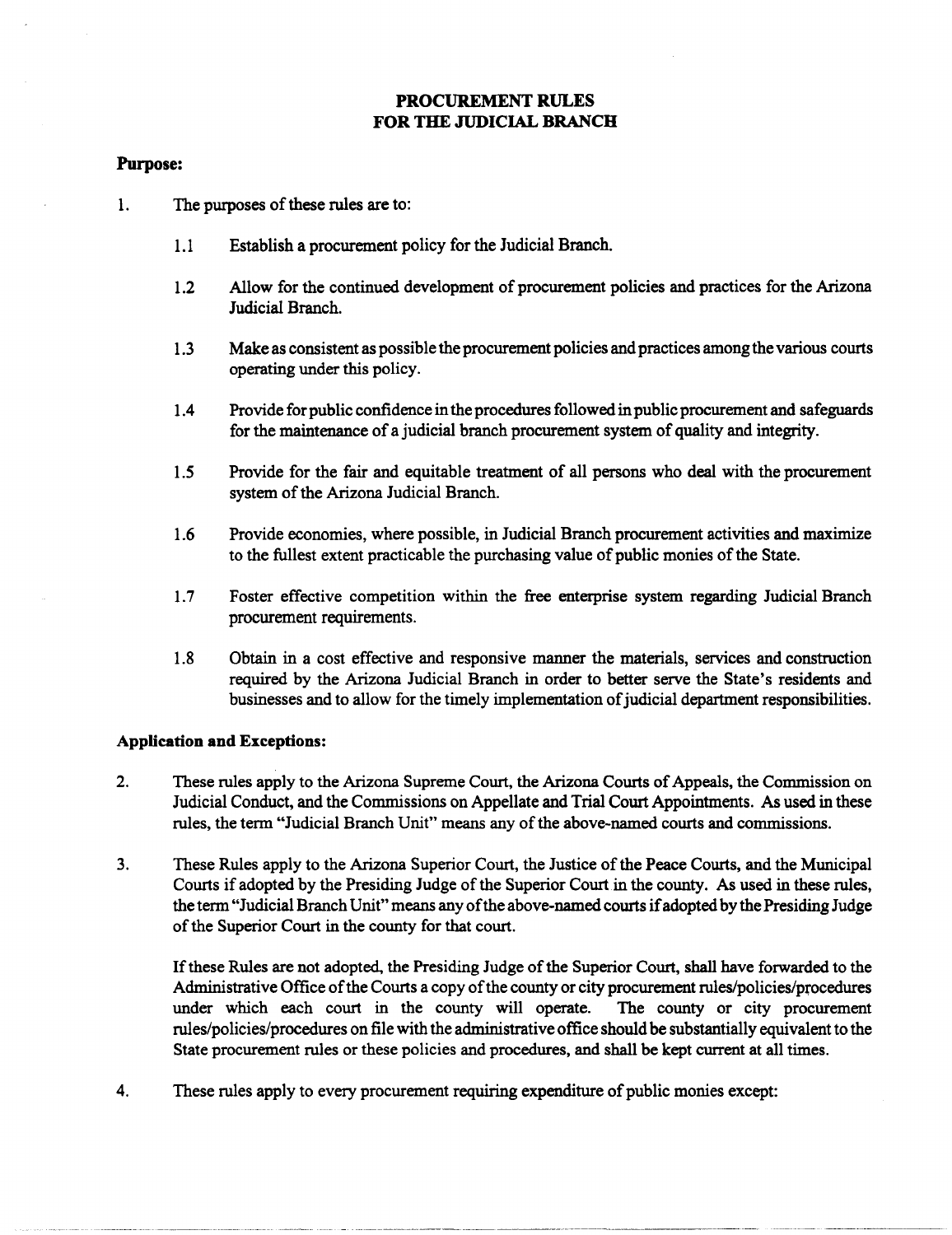- 4.1 state subsidies, grants contracts, interagency agreements, intergovernmental agreements, or similar financial agreements between the Supreme Court, any political subdivision, and any court of the Arizona Judiciary or any financial agreement made pursuant to law, the Arizona Constitution, or other order or rule of the Arizona Supreme Court.
- 4.2 contracts or agreements entered into by the Arizona Supreme court pursuant to A.R.S. § 12- 108A to have published and printed the report of decisions of the Arizona Supreme Court and Court of Appeals.
- 4.3 other published and printed material related to the Arizona Supreme Court's constitutional rulemaking authority, administrative supervision over all the courts of the state, and any other constitutional responsibility.
- 4.4 leases of real property and space leases or rentals.
- 4.5 contracts or agreements entered into with the National Center for State Courts.
- 4.6 agreements negotiated by legal counsel representing the Judicial Branch in settlement of litigation or threatened litigation.
- 5. A Judicial Branch Unit may enter into intergovernmental and interagency agreements for purposes of intergovernmental procurement. For purposes of these rules and where applicable and not inconsistent with these rules, the provisions of A.R.S. § 41-2631 through 41-2637 may be applied when suitable.
- 6. A Judicial Branch Unit may purchase from contracts awarded by the State of Arizona or other federal, state, or local agencies if equivalent public bidding requirements have been followed.

#### **Definitions:**

- 7. For purposes of these rules and where applicable and not inconsistent with these rules, the definitions contained in A.R.S.  $\S$  41-2503 may be applied when suitable. In addition, the following definition are adopted:
	- 7.1 "Respective designee" means the Administrative Director of the Courts for the Arizona Supreme Court, including all budgets under its supervision, the Clerks of the court of the Courts of Appeals, the Presiding Judges for the Superior Courts, and the Executive Director for the Commission on Judicial Conduct.
	- 7.2 "Person", in addition to the definition contained in ARS § 41-2503 (15), shall also include all courts subject to the Supreme Court's administrative supervision pursuant to Article VI, Section 3 of the Arizona Constitution.
	- 7.3 "Days" mean calendar days and shall be computed pursuant to ARS § 1-243.
	- 7.4 "Legal counsel" means a person licensed as an attorney pursuant to 17 A ARS Supreme Court Rules, Rule 27.
	- 7.5 "May" denotes the permissive.

------------------ --- ------- ------- ------------------~---------------------- ---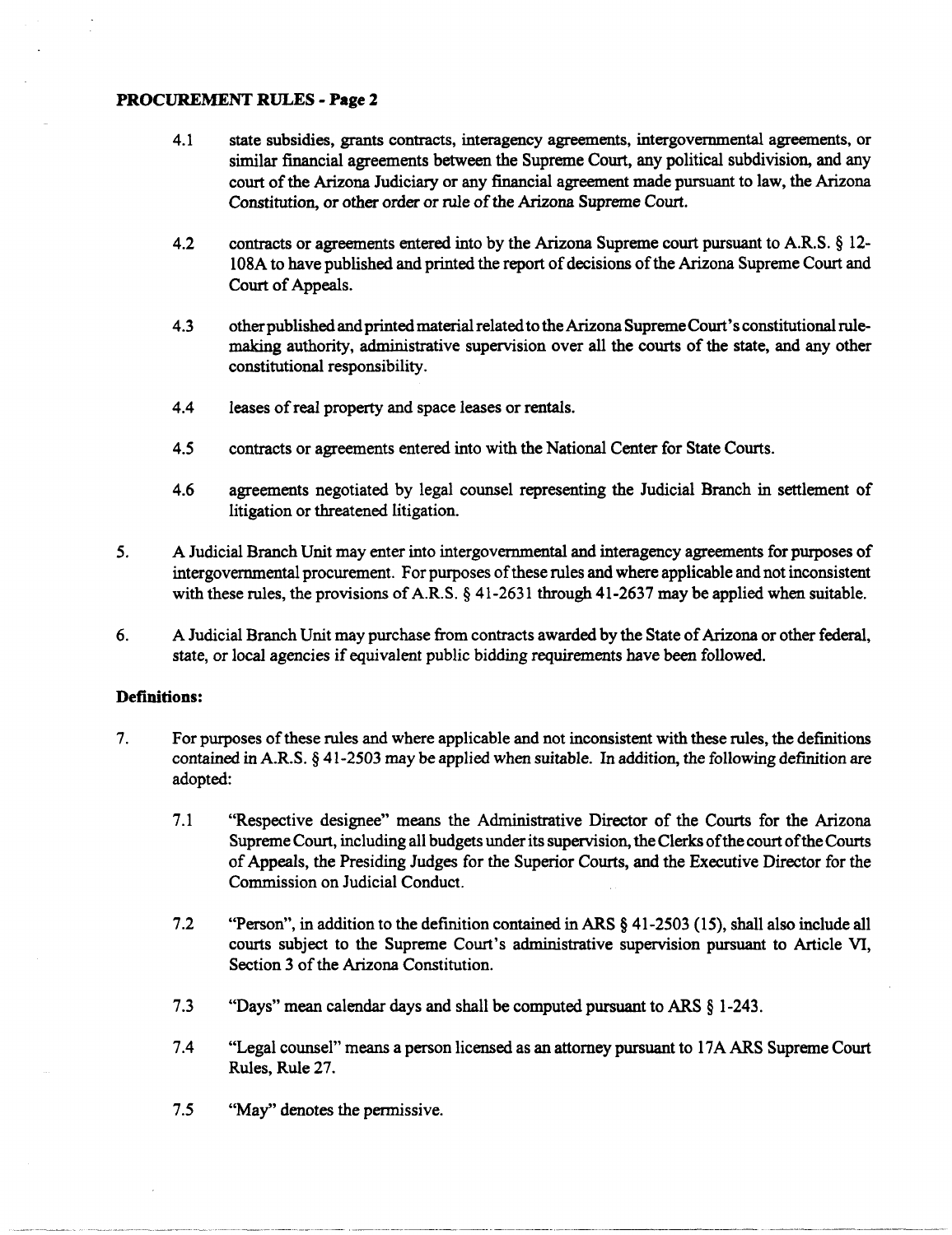- 7.6 "Shall" denotes the imperative.
- 7.7 "Chief Justice" means the Chief Justice of the Arizona Supreme Court.
- 7.8 "Chief Judge" means the presiding judge of the Superior Court in each county.
- 7.9 "Presiding Judge" means the presiding judge of the Superior Court in each county.
- 7.10 "Administrative Director" means the Administrative Director of the Courts.
- 7.11 "Clerks of the Court" means the Clerk of the Court for each division of the Arizona Courts of Appeals.
- 7.12 "Executive Director" means the Executive Director for the Commission on Judicial Conduct.
- 7.13 "Commission Chairman" means the Chairman of the Commission on Judicial Conduct.
- 7.14 "Small business" means a business organized for profit not dominant in their field of operation with average gross receipts for the prior three fiscal years of less the \$4.0 Million or employing less than 500 employees. Small business status is presumed if the business is registered on the list of small businesses maintained by the State Procurement Office.
- 7.15 "Specification" means any description of the physical or functional characteristics, or of the nature of a material, service or construction item. Specification may include a description of any requirement for inspecting, testing or preparing a material, service or construction item for delivery.
- 7.16 "Cost-reimbursement contract" means a contract under which a contractor is reimbursed for costs which are allowable and allocable in accordance with the contract terms and the provisions of this code, and a fee, if any.
- 7.17 "Cost-plus-a-percentage-of-cost contract" means a contract in which, prior to the completion of the work, the parties agree that the contractor's fee will e a predetermined percentage of the total cost of the work when the cost is unknown and not subject to a formula or other limitations.

#### **Administration:**

- 8. The respective designee may adopt other administrative practices and procedures, not inconsistent with these rules, governing the procurement and management of all materials, services and construction to be procured by the Judicial Branch Unit, including the disposal of materials.
- 9. The respective designee for each Judicial Branch Unit shall serve as its central procurement officer.
- 10. Except as otherwise provided in these rules, the respective designee for each Judicial Branch Unit shall, in Accordance with these rules:
	- 10.1 Procure or supervise all procurement.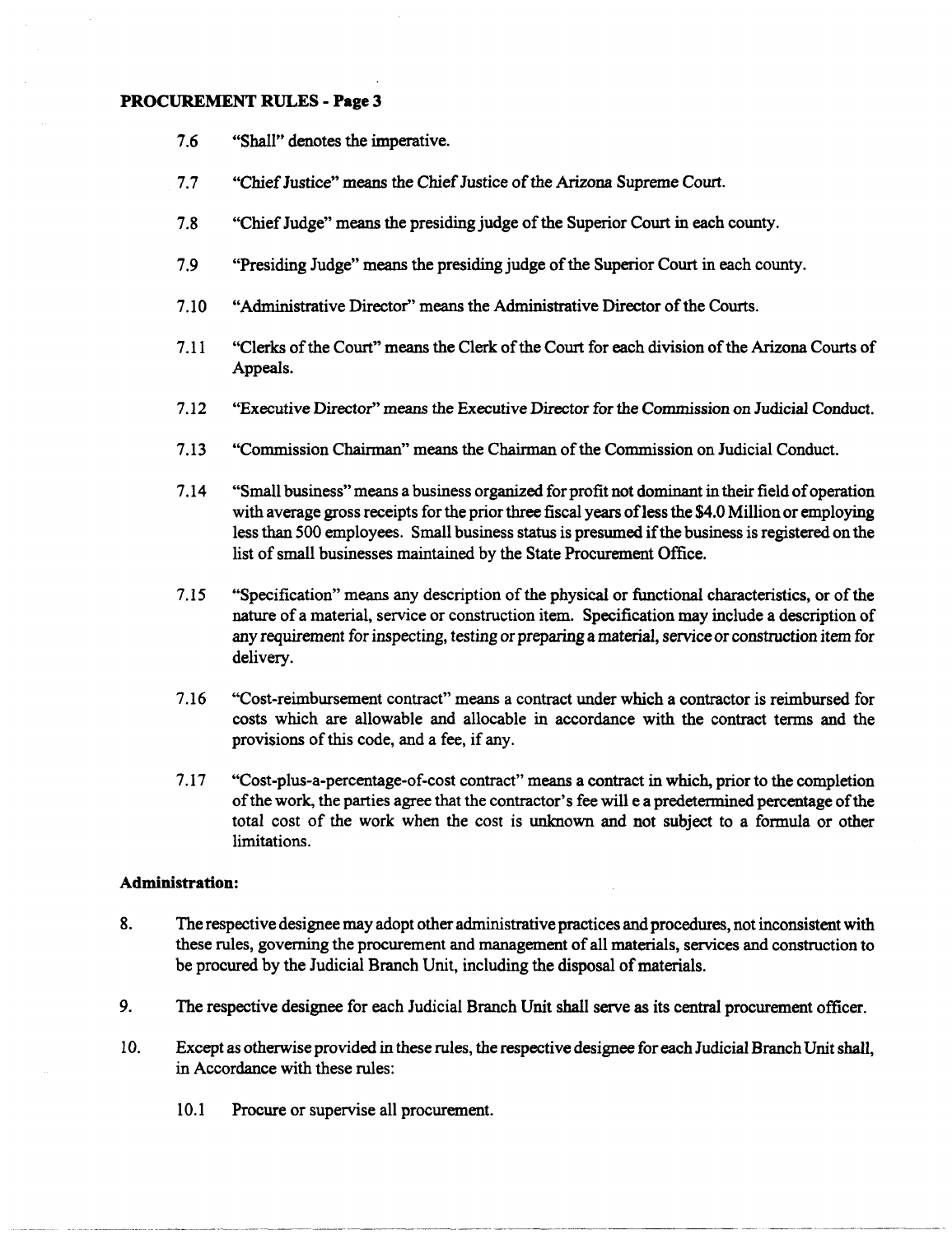- 10.2 Establish guidelines for the management of all inventories of materials.
- 10.3 Sell, trade or otherwise dispose of swplus materials.

## **Surplus Property:**

11. All equipment or materials to be disposed of by a Judicial Branch Unit will be through the Department of Administration Swplus Property Management Office or through a designated local government property disposition office; unless the respective designee of the Judicial Branch Unit determines in writing that the equipment or materials may be exchanged for an item of equal or greater value, or if in the process of a procurement under these rules may receive a cost reduction for the "trade-in" of the equipment or materials.

## **Authority and Liability:**

- 12. The respective designee for each Judicial Branch Unit may delegate authority for administration of these rules to members of their staff.
- 13. Payment for any services valued at aggregate amount of \$500.00 or more shall not be made unless pursuant to a written contract. Purchases to meet current procurement requirements for like materials or services shall not be artificially divided or fragmented to circumvent this rule.

A person who; contracts for or purchases any material, services or construction in a manner contrary to the requirements of these rules is personally liable for the recovery of all public monies paid plus twenty percent of such amount and legal interest from the date of payment and all costs and damages arising out of the violation of A.R.S. § 41-2616(A).

A person who intentionally or knowingly contracts for or purchases any material, services or construction pursuant of a scheme or artifice to avoid the requirements of these rules is guilty of a Class 4 felony according to A.R.S. § 41-2616(B).

A person who serves on an evaluation committee for an invitation for bids, request for proposals, or request for qualifications shall disclose any interest in the procurement. The person shall sign a statement before reviewing bids or proposals that the person has no interest in the procurement other than that disclosed and will have no contact with any representative of the competing vendors related to the particular procurement during the course of evaluation of bids or proposals (until such time a contract is awarded), except those contacts specifically authorized by Rules 28, 36, and 39. The person shall disclose on the statement any contact unrelated to the pending procurement that the person may need to have with a representative of the competing vendors. A person who serves on an evaluation committee and who fails to disclose contact with a representative of the competing vendors or who fails to provide accurate information on the statement is subject to a civil penalty of at least on thousand dollars but not more than ten thousand dollars.

The evaluation committee, through its chair, may seek technical information from persons outside the committee to obtain the expertise needed to make an informed choice.

14. For pwposes of these rules and where applicable and not inconsistent with these rules, the definitions contained in A.R.S § 41-2531, Chapter 251, Laws of 1984, may be applied when suitable.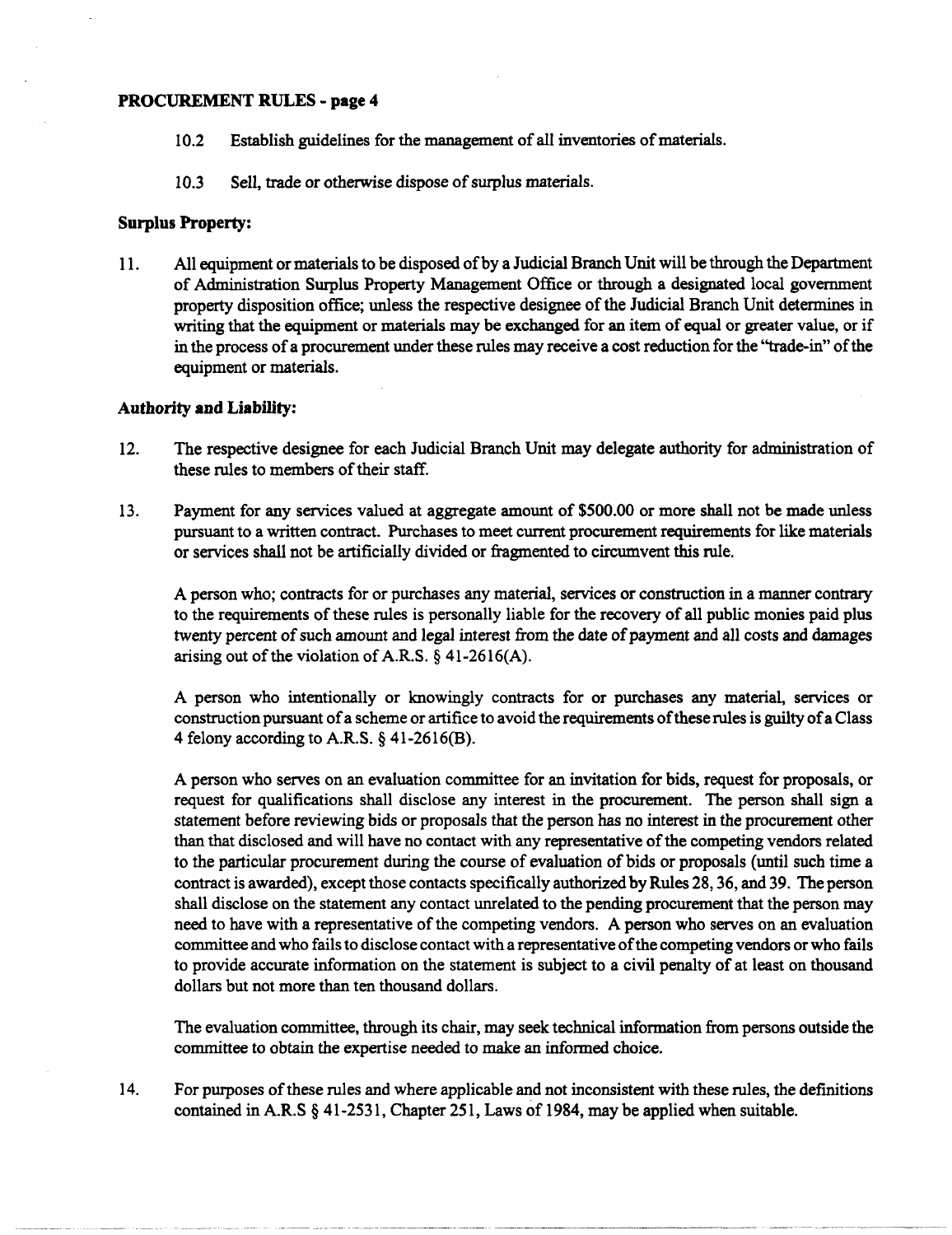### **Competitive Sealed Bidding:**

- 15. Contracts shall be awarded by competitive sealed bidding, except as provided in these rules.
- 16. For competitive sealed bidding a document shall be prepared entitled "Invitation for Bid", which shall be made available to prospective bidders. This document shall include a purchase description, time and place for publicly opening the bids, and the evaluation criteria.
- 17. Adequate public notice of the Invitation for Bids shall be given a reasonable time before the date set forth in the Invitation for opening of bids. Adequate notice may include publication one or more times in a newspaper of general circulation within a reasonable time before bid opening. If the Invitation for Bids is for the procurement of services other than those described in A.R.S. § 41-2513 and § 41-2578, such notice shall include publication in a newspaper within this state with an accumulated circulation of at least sixty-five thousand subscribers for two publications not less than six nor more than ten days apart. The second publication shall be not less than fourteen days before bid opening.
- 18. Bids shall be opened publicly at the time and place designated in the Invitation for Bids. The amount of each bid, together with the name of each shall be recorded. This record shall be open to public inspection at the bid opening. The bids shall be open for public inspection after a contract is entered into. Where the bidder designates and the Judicial Branch Unit concurs, trade secrets or other proprietary data contained in the bid documents shall remain confidential.
- 19. Bids shall be unconditionally accepted without alteration or correction, except as authorized in Rule 20. Bids shall be evaluated based on the requirements set forth in the Invitation for Bids. No criteria may be used in bid evaluation that are not set forth in the Invitation for Bids.
- 20. Correction or withdrawal of erroneous bids before or within five days after bid opening, based on bid mistakes, may be permitted. In all other instances, after bid opening, no corrections in bid prices or other provisions of bids prejudicial to the interest of the Judicial Branch or fair competition shall be permitted. All decisions to permit the correction or withdrawal of bids, or to cancel awards or contracts based on bid mistakes, shall be supported by a written determination made by the respective designee of the Judicial Branch Unit.
- 21. The contract shall be entered into with the lowest responsible and responsive bidder whose bid conforms in all material respects to the requirements and criteria set forth in the Invitation for Bids and best meets the needs of the Judicial Branch Unit. The amount of any applicable transaction privilege or use tax of a political subdivision of this state is not a factor in determining the lowest bidder if a competing bidder located outside of this state is not subject to a transaction privilege or use tax of a political subdivision of this state. If all bids for a procurement exceed available monies and the low responsive and responsible bid does not exceed such monies by more than five percent, the Judicial Branch Unit may, in situations in which time or economic considerations preclude re-solicitation of bids, negotiate an adjustment of the bid price, including changes in the bid requirements, with the low responsive and responsible bidder, to bring the bid within the amount of available monies.
- 22. The multi step sealed bidding method may be used if the respective designee of the Judicial Branch Unit determines, in writing, that it is not practical to initially prepare a definitive purchase description, which is suitable to permit a contractual agreement based on competitive sealed bidding. An Invitation for Bids may be issued requesting the submission of technical offers to be followed by an Invitation for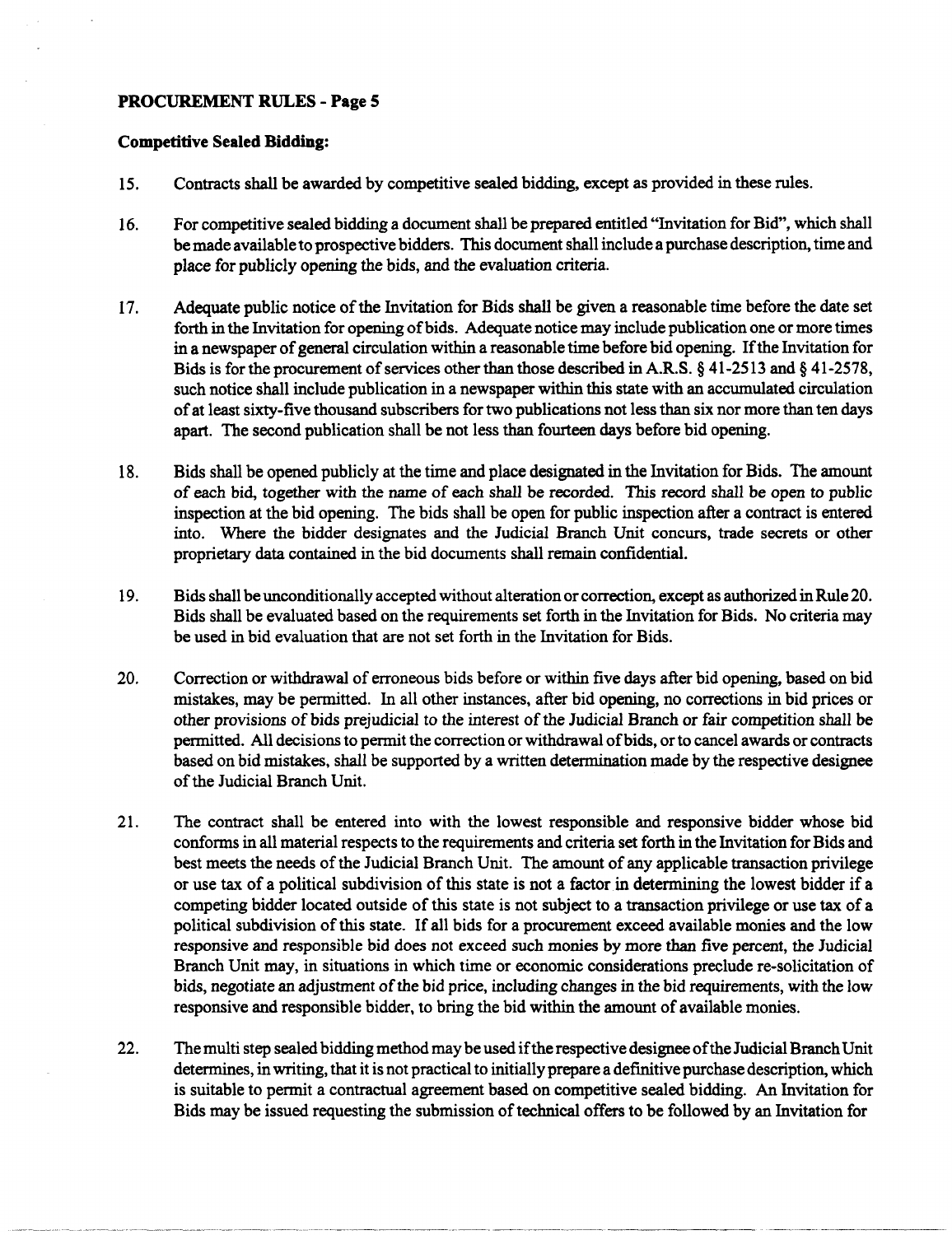Bids, limited to those bidders whose offers are determined to be acceptable under the criteria set forth in the first solicitation, except that the multi step sealed bidding method shall not be used for construction contracts.

## **Competitive Sealed Proposals:**

- 23. If the respective designee of a Judicial Branch Unit determines in writing that the use of competitive sealed bidding is either not practicable or not advantageous to the Judicial Branch Unit, a contract may be entered into by competitive sealed proposals. The respective designee may determine that it is either not practicable or not advantageous to the Judicial Branch Unit to procure specified types of materials or services by competitive sealed bidding, except that the competitive sealed proposal method shall not be used for construction contracts.
- 24. Proposals shall be solicited through a Request for Proposals.
- 25. Adequate public notice of the Request for Proposals shall be given pursuant to Rule 17.
- 26. Proposals shall be opened publicly at the time and place designated in the Request for Proposals. The name of each offeror shall be publicly read and recorded. All other information contained in the proposal shall be confidential, so as to avoid disclosure of contents prejudicial to competing offerors during the process of negotiation. The proposals shall be open for public inspection after a contract is entered into. Where the bidder designates and the Judicial Branch Unit concurs, trade secrets or other proprietary data contained in the bid documents shall remain confidential.
- 27. The Request for Proposals shall state in advance the relative importance of price and other evaluation factors.
- 28. If provided for in the Request for Proposals, discussions may be conducted with responsible offerors who submit proposals determined to be reasonable susceptible to permit a contractual agreement for the purpose of clarification to assure full understanding of, and responsiveness to, the solicitation requirements. Offerors shall be accorded fair treatment with respect to any opportunity for discussion and revision of proposals, and such revisions may be permitted after submissions and before finalization of a contract for the purpose of obtaining best and final offers. In conducting discussions, there shall be no disclosure of any infonnation derived from proposals submitted by competing offerors.
- 29. The contract shall be entered into with the responsible offeror whose proposal is determined in writing to be the most advantageous to the Judicial Branch Unit taking into consideration the evaluation factors set forth in the Request for Proposals and discussions pursuant to Rule 28. No other factors or criteria may be used in the evaluation. The amount of any applicable transaction privilege or use tax of a political subdivision of this state is not a factor in determining the most advantageous proposal if a competing offeror located outside this state is not subject to a transaction privilege or use tax of a political subdivision of this state.

## **Request for Qualifications:**

30. If the respective designee of a Judicial Branch Unit determines in writing that the use of competitive sealed bidding or competitive sealed proposals is either not practicable or not advantageous to the Judicial Branch Unit, contracts may be entered into by issuance of a Request for Qualification. The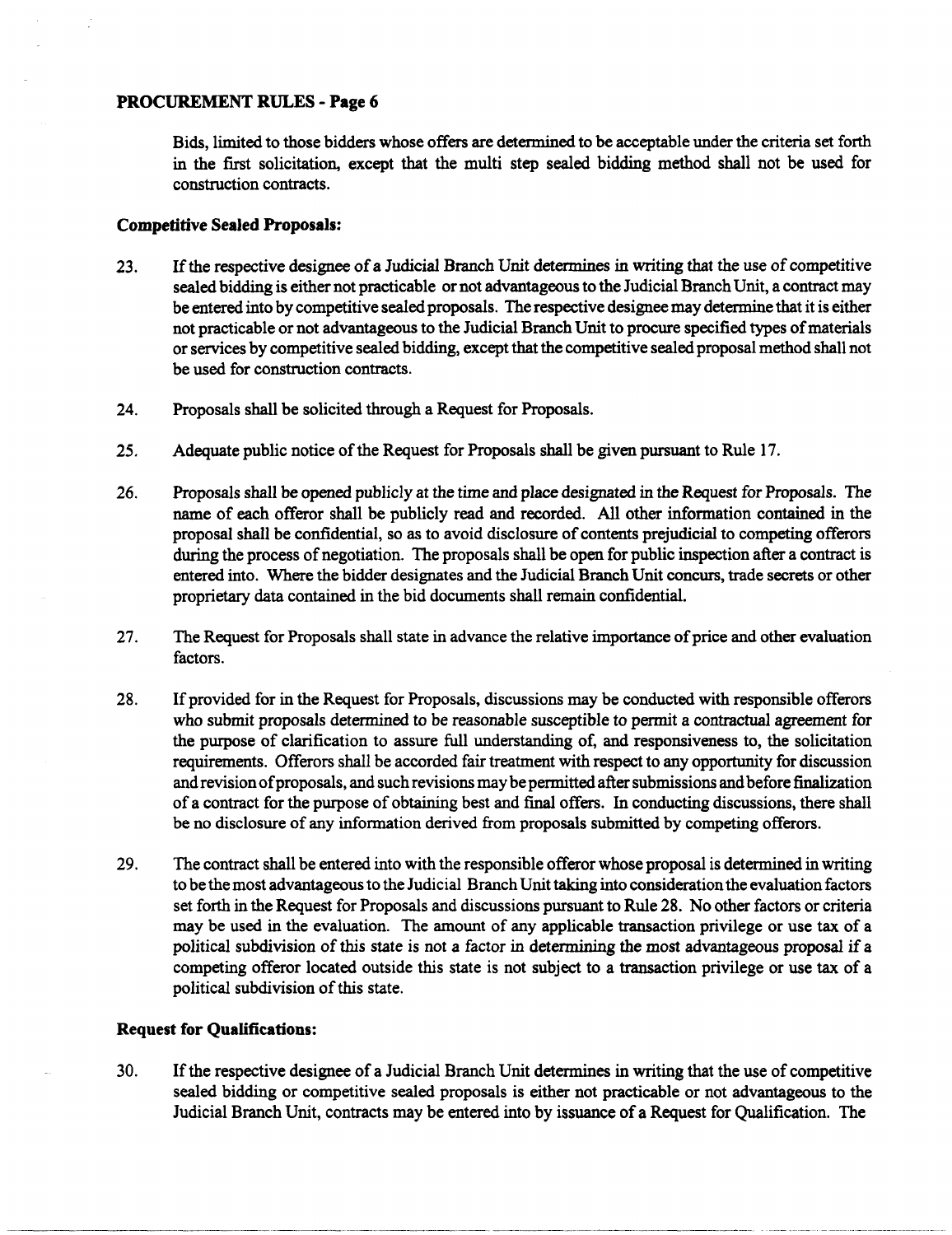respective designee may determine that it is either not practicable or not a to the Judicial Branch Unit to procure specified types of services by competitive sealed bidding or competitive sealed proposals, except that the Request for Qualification method shall not be used for construction contracts.

- 31. Qualified respondents shall be solicited through a Request for Qualification.
- 32. The Request for Qualification method shall only be used for procurement of contracts for services in which no warranty, empress or implied, is made by the Judicial Branch Unit to the contractor that any services will be purchased during the term of the contract. Contracts awarded pursuant to a Request for Qualification shall state that the services are being purchased only on and "as needed" basis and shall further be subject to the provisions of Rules 45 and 61.
- 33. The Request for Qualification shall state in advance all qualification criteria to be met by the respondent, which may include but is not limited to, any licensing, certification, inspection or insurance requirements. Responses to the request for qualification shall also include detailed and specific information as to the services to be provided for the cost proposed and a complete explanation of how the proposed cost was determined.
- 34. Adequate public notice of the Request for Qualification shall be given pursuant to Rule 17.
- 35. Responses to a Request for Qualification shall be opened publicly at the time and place designated in the Request for Qualification. The name of each respondent shall be publicly read and recorded. All other information contained in the response shall be confidential, so as to avoid disclosure of contents prejudicial to competing respondents during the process of negotiation. The responses shall be open for public inspection after a contract is entered into. Where the respondent designates and the Judicial Branch Unit concurs, trade secrets or other proprietary data contained in the response shall remain confidential.
- 36. If provided for in the Request for Qualification, discussions may be conducted with qualified respondents who submit responses determined to be reasonable susceptible to permit a contractual agreement for the purpose of clarification to assure full understanding of, and responsiveness to, the qualification requirements. Respondents shall be accorded fair treatment with respect to any opportunity for discussion and revision of responses, and such revisions may be permitted after submissions and before finalization of a contract for the purpose of obtaining best and final offers. In conducting discussions, there shall be no disclosure of any information derived from responses submitted by competing respondents.
- 37. The Judicial Branch Unit may enter into contract with all or a specified number of respondents whose qualifications are determined in writing to best meet the qualification criteria of the Judicial Branch Unit, taking into consideration any evaluation factors set forth in the Request for Qualification and discussions pursuant to Rule 36. No other factors or criteria may be used in the evaluation. The amount of any applicable transaction privilege or use tax of a political subdivision of this state is not a factor in determining the most qualified respondent(s) if a competing respondent located outside this state is not subject to a transaction privilege or use tax of a political subdivision of this state.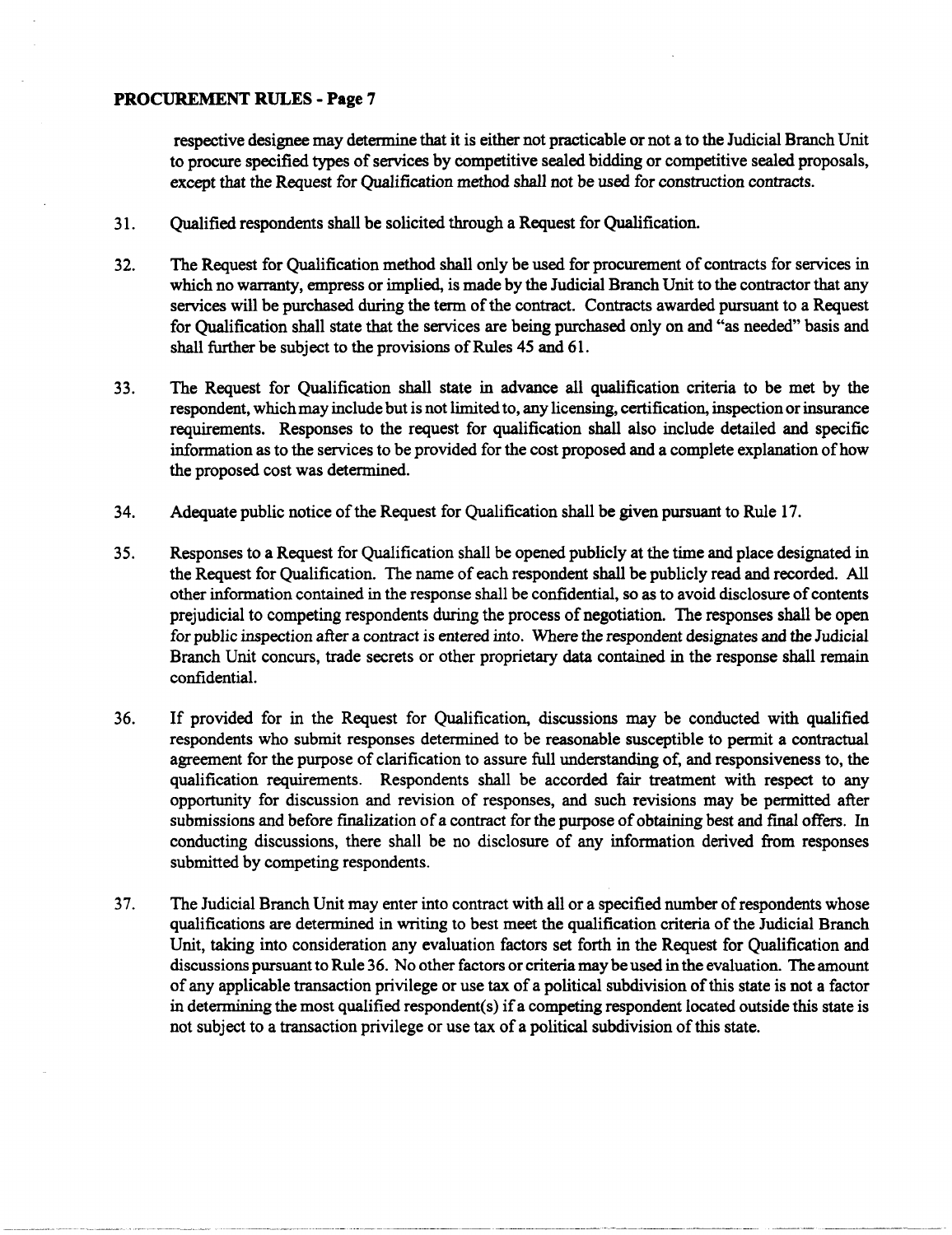#### Sole Source Procurement:

38. A contract may be entered into for procurement without competition, or re-solicitation when bids or offers received are not acceptable under these rules, if the respective designee of the Judicial Branch Unit determines that no reasonable alternative sources exist. A written determination of the basis for the sole source procurement shall be included in the contract file.

### Emergency Procurement:

39. Notwithstanding any other provision of these rules, the respective designee may make or authorize emergency procurement if there exists a threat to public health, welfare, or safety or if an urgent and compelling situation exists which make compliance with Rules 15 or 23 impracticable, unnecessary, or contrary to the public interest, except that such procurement shall be as competitive as is practicable under the circumstances. A written determination of the basis for the procurement and the reason for the selection of the particular contractor shall be included in the contract file.

## Alternative Means of Procurement:

40. Notwithstanding any other provision of these rules, when compliance with Rules 15 and 23 is impracticable, unnecessary or contrary to the public interest the respective designee may adopt a written alternative means of procurement that is as competitive as is practicable for each specific type of purchase for which an alternative means of procurement is used.

### Record of Sole Source and Emergency Contracts:

41. The respective designee for each Judicial Branch Unit shall maintain a record listing all contracts in excess of seventy-five thousand dollars made under Rules 38 or 39 for a minimum of five years. The record shall contain each contractor's name, the amount and type of each contract, and a general description of the materials, services, or construction procured under each contract.

#### Rejection or Cancellation:

42. An Invitation for bids, Request for Proposals or Request for Qualifications may be canceled or any or all bids or proposals may be rejected in whole or in part, as may be specified in the solicitation if it is in the best interests of the Judicial Branch Unit.

#### Non-Responsibility:

43. A written determination of non-responsibility of a bidder or offeror may include, but not be limited to, the unreasonable failure of a bidder or offeror to promptly supply information in connection with an inquiry with respect to responsibility. A fmding of non-responsibility shall not be construed as a violation of the rights of any person..

#### Bid and Performance Security:

44. A Judicial Branch Unit may require the submission of security to guarantee faithful bid and contract performance. The amount and type of security required for each contract shall be in the sole discretion of the Judicial Branch Unit except as provided for construction contracts in Rule 58. The requirement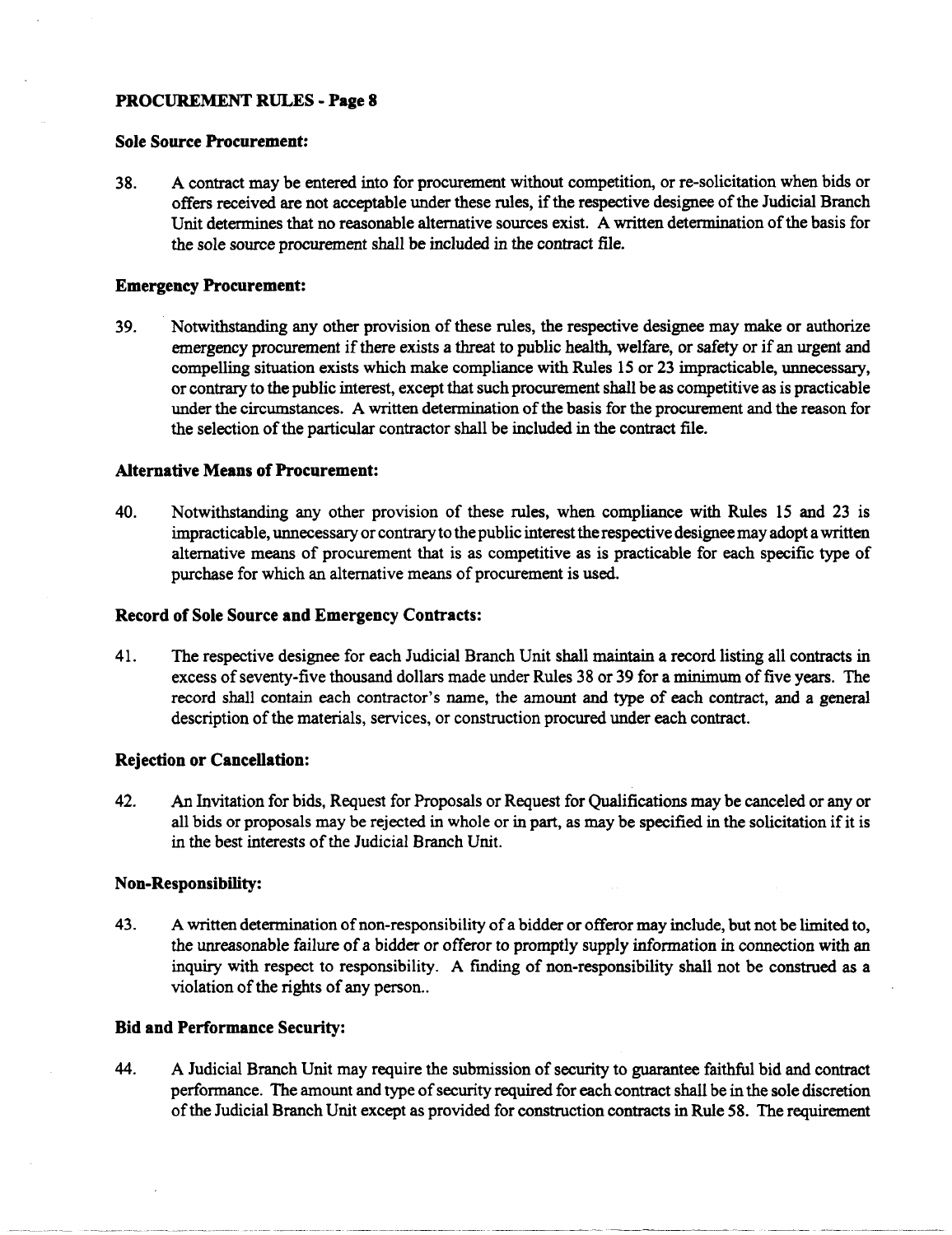for security shall be included in the Invitation for Bids or Request for Proposals.

### Cost or Pricing Data:

45. For purposes of these rules, and where applicable and not inconsistent with these rules, the provisions of A.R.S. § 41-2543, Chapter 251, Laws of 1984, may be applied.

## Contract Form:

- 46. Subject to the limitations of these rules, any type of contract which will promote the best interests of the Judicial Branch may be used, except that the use of a cost-plus-a-percentage-of-cost contract is prohibited. A cost-reimbursement contract may be used only if a determinations is made in writing that such contract is likely to be less costly to the Judicial Branch than any other type or that it is impracticable to obtain the procurement required except under such a contract.
- 47. No cost-reimbursement contract shall be used unless the proposed contractor certifies in writing that the contractor's accounting system is adequate to allocate costs, and the Judicial Branch Unit is satisfied as to the Validity of the certification.

## Multi-year Contracts:

- 48. Unless otherwise provided by law, a contract for materials or services may be entered into for a period of time exceeding one year, provided the length of any contract exceeding one year and conditions of renewal or extension, if any, are included in the solicitation and monies are available for the first fiscal period at the time of contracting. The respective designee of the Judicial Branch Unit shall determine in writing that such a contract would be advantageous to the Judicial Branch. Contracts exceeding one year shall be subject to the provisions of Rules 49 and 50.
- 49. Contracts having a duration exceeding one year shall only be utilized if the respective designee of the Judicial Branch Unit detennines in writing that:
	- 49.1 Requirements giving rise to the contract are reasonable and continuing.
	- 49.2 Such a contract, in their best judgement, will serve the best interests of the Judicial Branch Unit by encouraging effective competition or otherwise promoting economies in procurement and expenditures.
- 50. If monies are not appropriated or otherwise made available to support continuation of performance in a subsequent fiscal period, the contract shall be canceled. Subject to the availability of funds, costs for materials and services rendered up to the date of cancellation and cancellation costs may be paid, pursuant to the terms of the contract.

## Inspection, Records and Audit:

51. The Judicial Branch Unit may at reasonable times inspect or cause to be inspected the part of the plant or place of business of a contractor or any subcontractor which is related to the performance of any contract or proposed contract.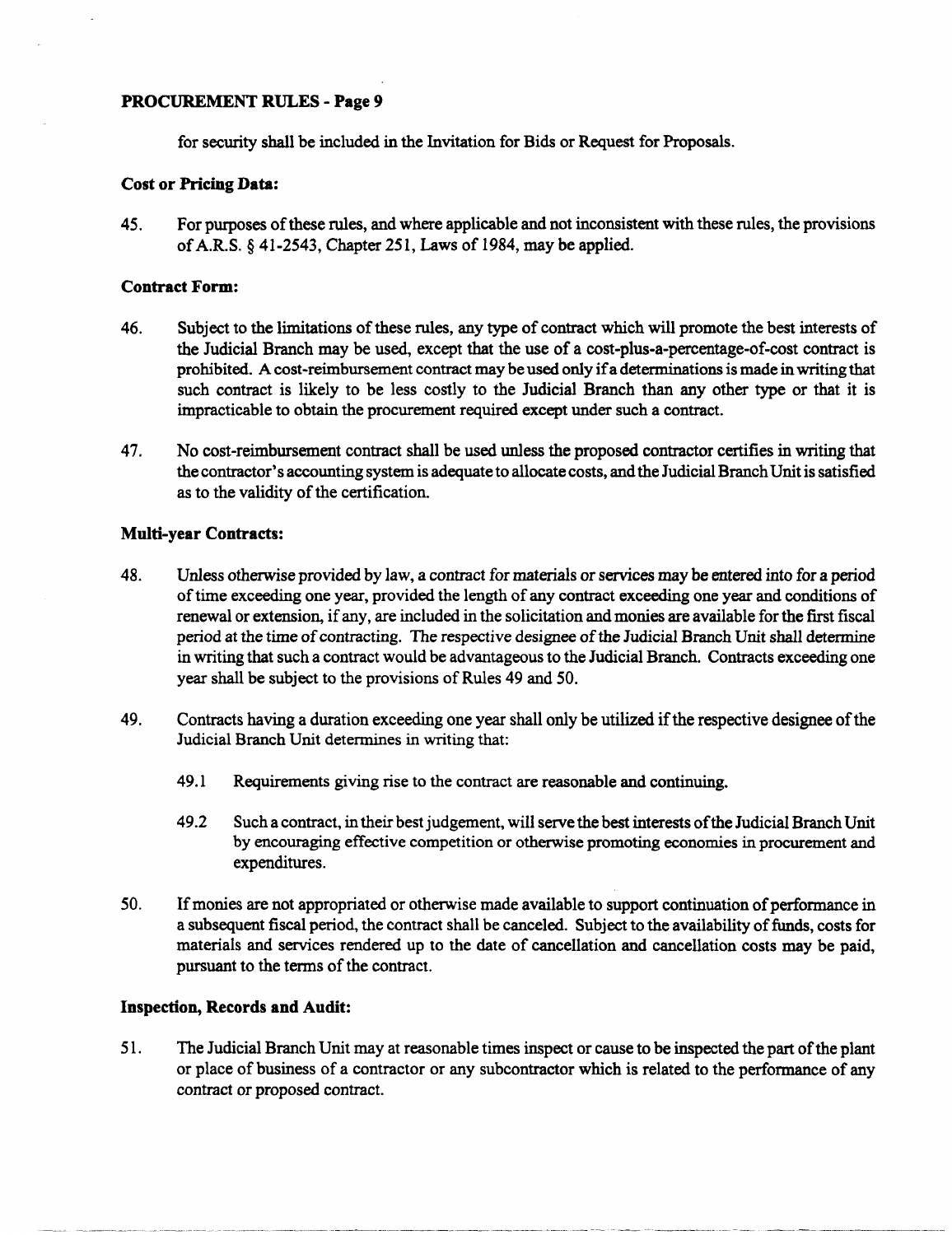- 52. A Judicial Branch Unit may, at reasonable times and places, audit or cause to be audited the books and records of any person who submits cost or pricing data as provided in these rules to the extent that the books and records relate to the cost or pricing data. Any person who receives a contract, change order or contract modification for which cost or pricing data is required shall maintain the books and records that relate to the cost or pricing data for five years from the date of final payment under the contract, unless a shorter period is otherwise authorized in writing by the respective designee of the Judicial Branch Unit.
- 53. A Judicial Branch Unit is entitled to audit, or cause to be audited, the books and records of a contractor or any subcontractor under any contract or subcontract to the extent that the books and records relate to the performance of the contract or subcontract. The books and records shall be maintained by the contractor for a period of five years from the date of final payment under the prime contract and by the subcontractor for a period of five years from the date of final payment under the subcontract, unless a shorter period is otherwise authorized in writing by the respective designee of the Judicial Branch Unit.
- 54. All procurement records shall be retained and disposed of by each Judicial Branch Unit in accordance with records retention schedules adopted by the Administrative Director of the Courts.

#### Specifications:

- 55. A Judicial Branch Unit may prepare and use its own specifications and may obtain advice and assistance from personnel of agencies in the development of specifications.
- 56. All specifications shall seek to promote overall economy for the purposes intended and encourage competition in satisfying the Judicial Branch's needs and shall not be unduly restrictive.
- 57. All specifications, including those prepared by architects, engineers, consultants and others for public contracts, shall seek to promote overall economy for the purposes intended and encourage competition in satisfying the Judicial Branch's needs and shall not be unduly restrictive.

#### Construction **and** Professional Services:

- 58. For purposes of these rules and where applicable and not inconsistent with these rules, construction contracts in excess of the amount stated in Rule 62 are governed by the provisions of A.R.S.  $\S$  41-2573 through § 41-2577.
- 59. Architect, engineer, assayer, geologist, landscape architect and land surveying services shall be procured as provided for in these rules.
- 60. Contracts for services shall be on the basis of demonstrated competence and qualifications for the types of services required and at fair and reasonable prices.
- 61. For the purposes of these rules, contracts for reimbursement of costs shall identify what costs are to be reimbursed, and the amount, or the method or rate by which the amount shall be computed.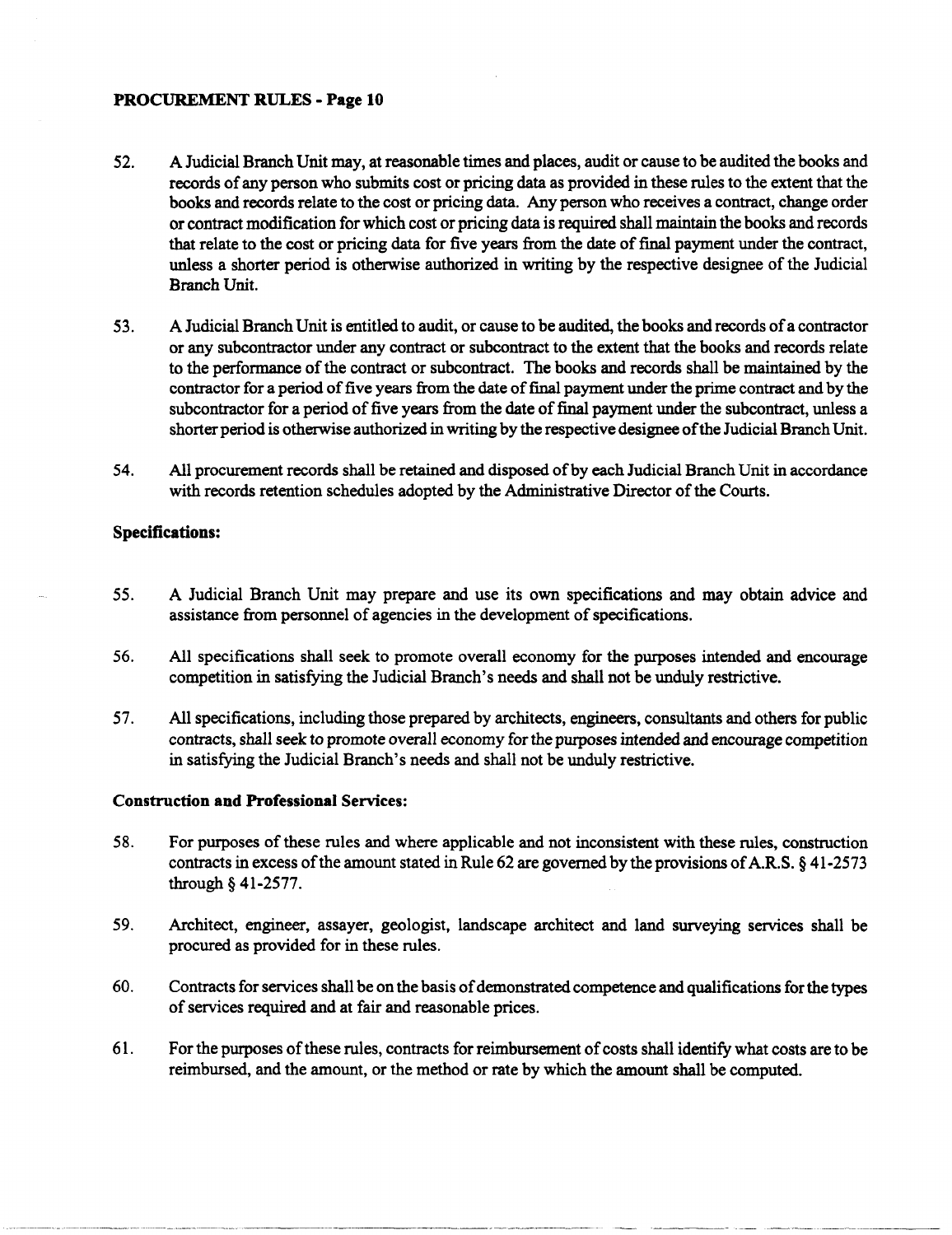#### Exception for Contracts 525,000 or Less:

62. Any procurement of each Judicial Branch Unit which does not exceed an aggregate dollar amount of twenty-five thousand dollars is exempt from the requirements of Rules 15 and 23, except that procurement shall be as competitive as is practicable under the circumstances. Procurement requirements shall not be artificially divided or fragmented so as to constitute a purchase under this rule and to circumvent the source selection procedures required by Rules 15 and 23. For purposes of these rules, "aggregate" shall mean the sum of any existing, current procurement requirement for like materials or services. Procurement of \$25,000 or less shall utilize the procedures outlined in Rule 64 and are exempt from the sealed bidding or RFP requirements of rules 15 and 23.

Any procurement which does not exceed an aggregate amount of less than ten thousand dollars shall be, where practicable, from small businesses. It is declared to be impracticable to procure from a small business Wlder rules 38 and 39; when purchases are not expected to exceed \$1,000; or, when it is not the best, most economical, most effective, most efficient, or most convenient way to conduct official business.

## Certain Purchases in Excess of 525,000:

63. Unless otherwise exempted, a procurement having an aggregate amount of more than \$25,000 shall follow the procedures of Rule 15 (IFB) or Rule 23 (RFP). For purposes of procurement rules, "aggregate" shall mean the sum of any existing, current procurement requirements.

It is sometimes difficult to determine what items are included in a procurement for purposes of determining the \$25,000 threshold. While projects are not always cut and dry, the following examples are illustrative:

#### 63.1 Office Supplies

If the amount of office supplies being ordered at one time exceeds  $$25,000$ , the purchase would need to be bid. Thus, if we are selecting a vendor for the purpose of buying paper or office supplies for all departments, for the entire year, and the total cost will exceed \$25,000, then the purchase should be bid because the procurement was for the entire year. This is true even if periodic orders and deliveries of general office supplies do not exceed \$25,000. Individual, unique purchases of office supplies which may not be available from the contract vendor and which do not exceed \$25,000, would not need to be bid (even if at the end of the year they totaled more than \$25,000). The key here is to determine ''what is it I am procuring?", a onetime purchase of less than \$25,000 or a vendor to provide supplies for the year exceeding \$25,000.

#### 63.2 Video Tape Projects

If each video tape produces is an independent product, the cost of each tape shall be used in determining whether to bid. For example, if three tapes are to be produces in one year on three different subjects at three different times, each costing \$9,000, then they would not require sealed bids. If you will produce three tapes all on one subject, as part of a series for a total cost of \$27,000, then you would bid the project.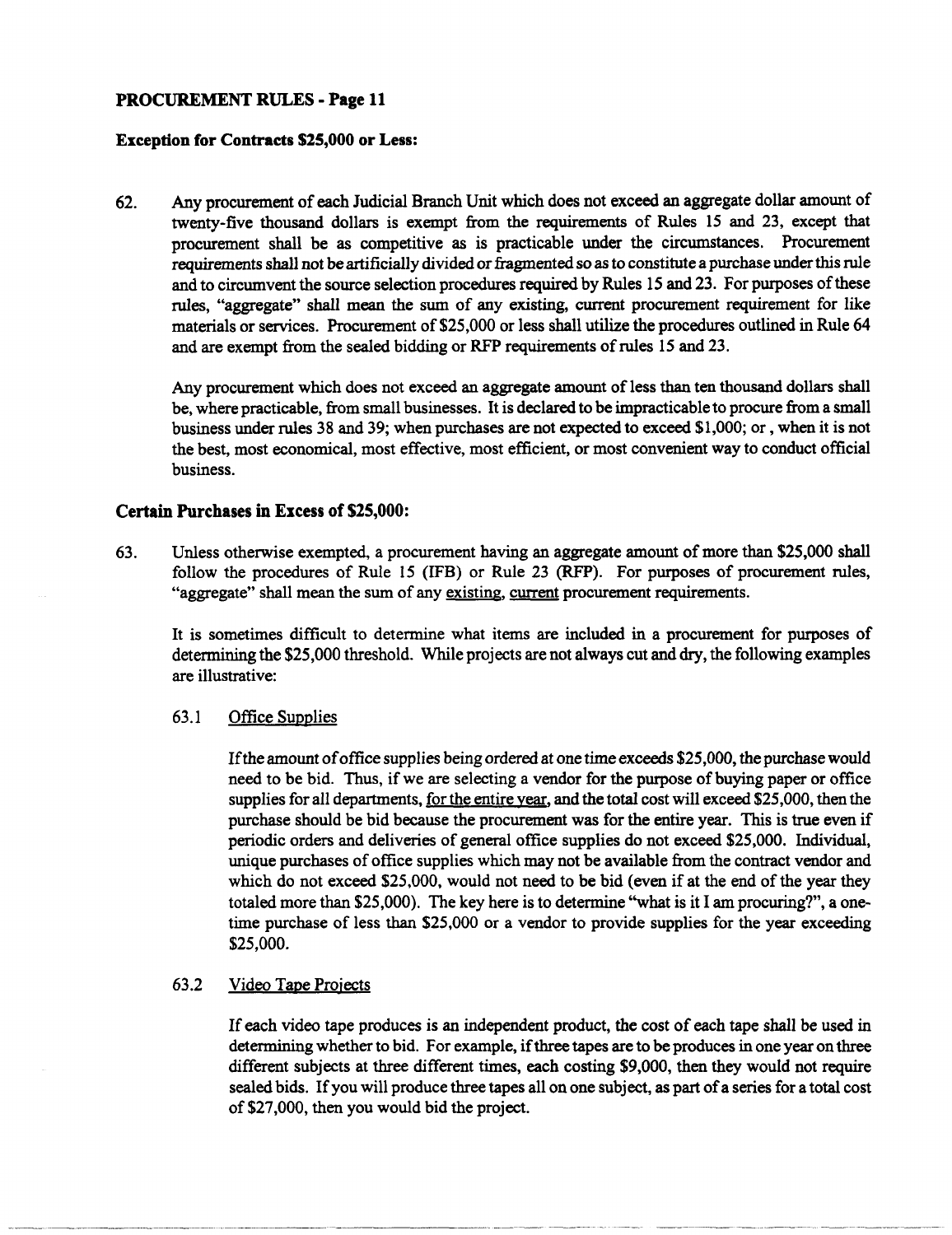#### 63.3 Outside Printing

If the cost to produce a newsletter is \$5,000 per issue and you plan to send six issues and you want a vendor to print, mail, etc., then you would be required to bid since the procurement is for a single project (six issues of the newsletter). If throughout the year, you have six separate printing projects, each costing \$5,000, you would not be required to bid.

## 63.4 Projects

Example: You are assigned to organize and equip a new mailroom. Purchases should not be artificially divided to bring the amount below \$25,000; however, in completing a project, there are logical, reasonable divisions of costs which can be made.

This project includes construction (walls, counters, etc.), purchasing of equipment (scale, postage meter, etc.), furniture (desk, chair), and supplies (paper, pencils, etc. ). You do not need to aggregate all of those items to determine the \$25,000 threshold. Construction should be seen as a purchase. Mail equipment as another purchase, furniture another. If the construction amount exceed \$25,000, then it should be bid. The same is true for the mailing equipment. However, if the construction will cost \$16,000 and the mailing equipment \$17,000, then the procedures for purchases of less than \$25,000 could be followed.

There should be a logical division of purchases when completing a project. It would not be acceptable, for example to divide the purchasing of the mailing equipment (scale, postage machine, etc.) If collectively these items cost more than \$25,000.

### 63.5 In General

Nothing in these guidelines is meant to require the purchasing of non-compatible equipment. The ability of new equipment to be compatible with existing equipment may be considered when making purchasing selections.

If there is a threat to the public health, welfare or safety, or if an urgent and compelling situation exists which makes compliance with bidding requirements impractical, unnecessary or contrary to the interest of the Judicial Branch, approval may be granted to waive the bidding requirements. If you believe such a situation exists, contact the procurement officer for assistance in securing the necessary approval. If you cannot determine if your project should be subject to the formal competitive process, contact the procurement officer for a determination.

Nothing in this policy shall preclude the use of sealed bids (or RFP's) for procurement of less than \$25,000 if desired.

#### Purchases Not Exceeding an Aggregate Amount of \$25,000

64. Purchases which do not exceed an aggregate dollar amount of \$25,000 are exempt from the requirements of Rules 15 and 23, but shall be made according to the following procedures: